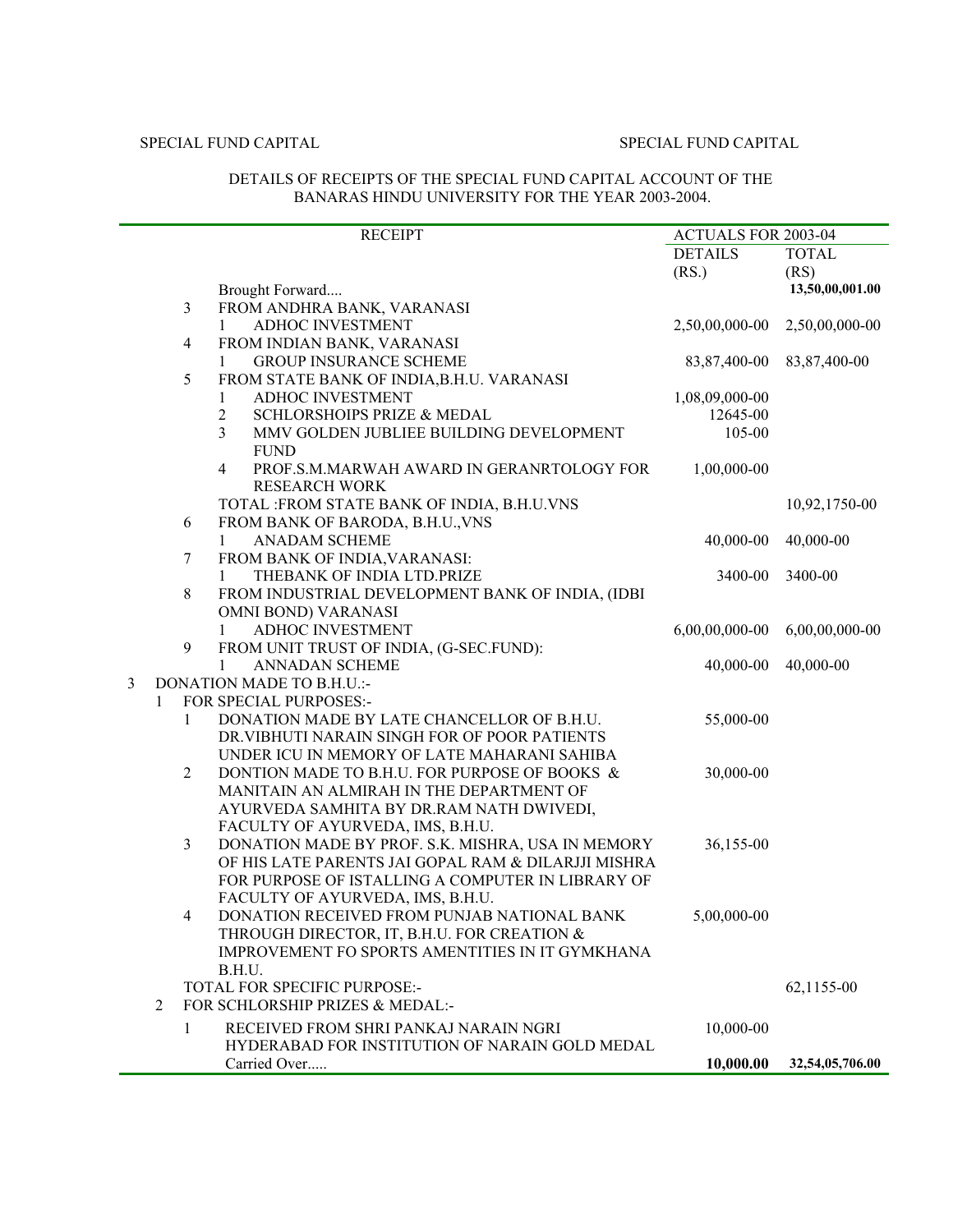## DETAILS OF RECEIPTS OF THE SPECIAL FUND CAPITAL ACCOUNT OF THE BANARAS HINDU UNIVERSITY FOR THE YEAR 2003-2004.

|                | <b>RECEIPT</b>                                                     |                | <b>ACTUALS FOR 2003-04</b> |  |
|----------------|--------------------------------------------------------------------|----------------|----------------------------|--|
|                |                                                                    | <b>DETAILS</b> | <b>TOTAL</b>               |  |
|                |                                                                    | (RS.)          | (RS)                       |  |
|                | Brought Forward                                                    | 10,000.00      | 32,54,05,706.00            |  |
| $\overline{2}$ | RECEIVED FROM SHRI C.R. THIRUMALAI BANGALORE FOR                   | 5500-00        |                            |  |
|                | ENHANCEMENT OF CRS LYENGER MEMORIAL GOLD                           |                |                            |  |
|                | <b>MEDAL</b>                                                       |                |                            |  |
| $\mathfrak{Z}$ | RECEIVED FROM PROF. PRADEEP KUMAR DIXIT FOR                        | 2500-00        |                            |  |
|                | INSTITUTION OF PT.A.MAHARAJ AWARD & SMT. RUKMINI                   |                |                            |  |
|                | DEVI ARUNDAL AWARD                                                 |                |                            |  |
| $\overline{4}$ | RECEIVED FROM DR.B. H. CHAKRAVETY, HEAD                            | 34,000-00      |                            |  |
|                | DEPARTMENT OF BENGALI, B.H.U. FOR INSTITUITONOG                    |                |                            |  |
|                | LATE PURNIMA CHAKRAVERTY & LATE VIJAY MOHAN                        |                |                            |  |
|                | CHAKRAVERTY MEMORIAL AWARD.                                        |                |                            |  |
| 5              | RECEIVED FROM DR.SHYAM SUNDER PROF. & HEAD                         | 3,30,000-00    |                            |  |
|                | EDPATMENT OF MEDICINE, IMS, B.H.U. FOR INSTITUTION                 |                |                            |  |
|                | OF VICE CHANCELLOR'S MEDICAL RSEARCH AWARD AT                      |                |                            |  |
|                | IMS.                                                               |                |                            |  |
| 6              | RECEIVED FROM DR. J.P. SINGH, DEPARTMENT OF                        | 10,000-00      |                            |  |
|                | AGRONOMY, AG SE. FOR INSTITUTION OF DR. MAHATIM                    |                |                            |  |
|                | SINGH GOLD MEDAL                                                   |                |                            |  |
| $\tau$         | RECEIVED FROM DR. SHRYAM SUNDER, DEPARTMENT OF                     | 1,05,000-00    |                            |  |
|                | MEDICINE, IMS FOR INSTITUTION OF "APICON-2003" GOLD                |                |                            |  |
|                | <b>MEDAL</b>                                                       |                |                            |  |
| 8              | RECEIVED FROM PROF. K.A. PADMANABHAN HYDERABAD                     | 1,00,000-00    |                            |  |
|                | FOR INSTITUTION OF PROF. T.R.                                      |                |                            |  |
|                | ANANTHARAMAN, ENDOWMENT                                            |                |                            |  |
| 9              | RECEIVED FROM PROF.MANDAVI SINGH, DEPARTMENTOF                     | 10,000-00      |                            |  |
|                | ANATOMY IMS, B.H.U. FORINSTITUTION OFPROF.U.P.SINGH                |                |                            |  |
|                | <b>GOLD MEDAL</b>                                                  |                |                            |  |
| 10             | RECEIVED FROM PROF. P.RAMA RAO, INTERNATIONAL                      | 1,00,000-00    |                            |  |
|                | ADVANCED RESEARCH CENTRE FOR POWER                                 |                |                            |  |
|                | METALLURGY & NEW MATERIALS (ARCI), BALAPUR                         |                |                            |  |
|                | HUYDERABAD TOWARDS "PROF.T.R. ANANTHARAAMAN                        |                |                            |  |
|                | <b>SCHOLRSHIPS"</b>                                                |                |                            |  |
| 11             | RECEIVED FROM PROF. & HEAD, DEPARTMENT OF                          | 20,000-00      |                            |  |
|                | GEOPHYSICS, B.H.U. FOR INSTITUTION OF GOLDEN JUBILEE               |                |                            |  |
| 12             | MEDAL(1949-99)<br>RECEIVED FROM DR. SADHANA CHATTERJEE LANKA, VNS, | 2,00,000-00    |                            |  |
|                | FOR INSTITUTIONOF OF LATE SHRI MONI MOHAN                          |                |                            |  |
|                | CHATERJEE SCHOLARSHIP.                                             |                |                            |  |
| 13             | RECEIVED FROM PROF. MANDAVI SINGH, DEPARTMENT OF                   | 10,000-00      |                            |  |
|                | ANATOMY, IMS FOR INSTITUTION OF DR.O.P. SINGH GOLD                 |                |                            |  |
|                | MEDAL                                                              |                |                            |  |
| 14             | RECEIVED FROM PROF. S.D.GAURI SHANKAR PANDYA FOR                   | 20,000-00      |                            |  |
|                | INSTITUTION OF LATE SHRI REVA SHANKAR PANDYA                       |                |                            |  |
|                | <b>SCHOLARSHIP</b>                                                 |                |                            |  |
| 15             | RECEIVED FROM PROF. GAURI SHANKAR PANDYA FOR                       | 1,25,000-00    |                            |  |
|                | INSTITUTONOFLATE SHRI REVA SHANKAR PANDYA                          |                |                            |  |
|                | <b>SCHOLORSHIP</b>                                                 |                |                            |  |
|                | Carried Over                                                       | 10,82,000-00   | 32,54,05,706-00            |  |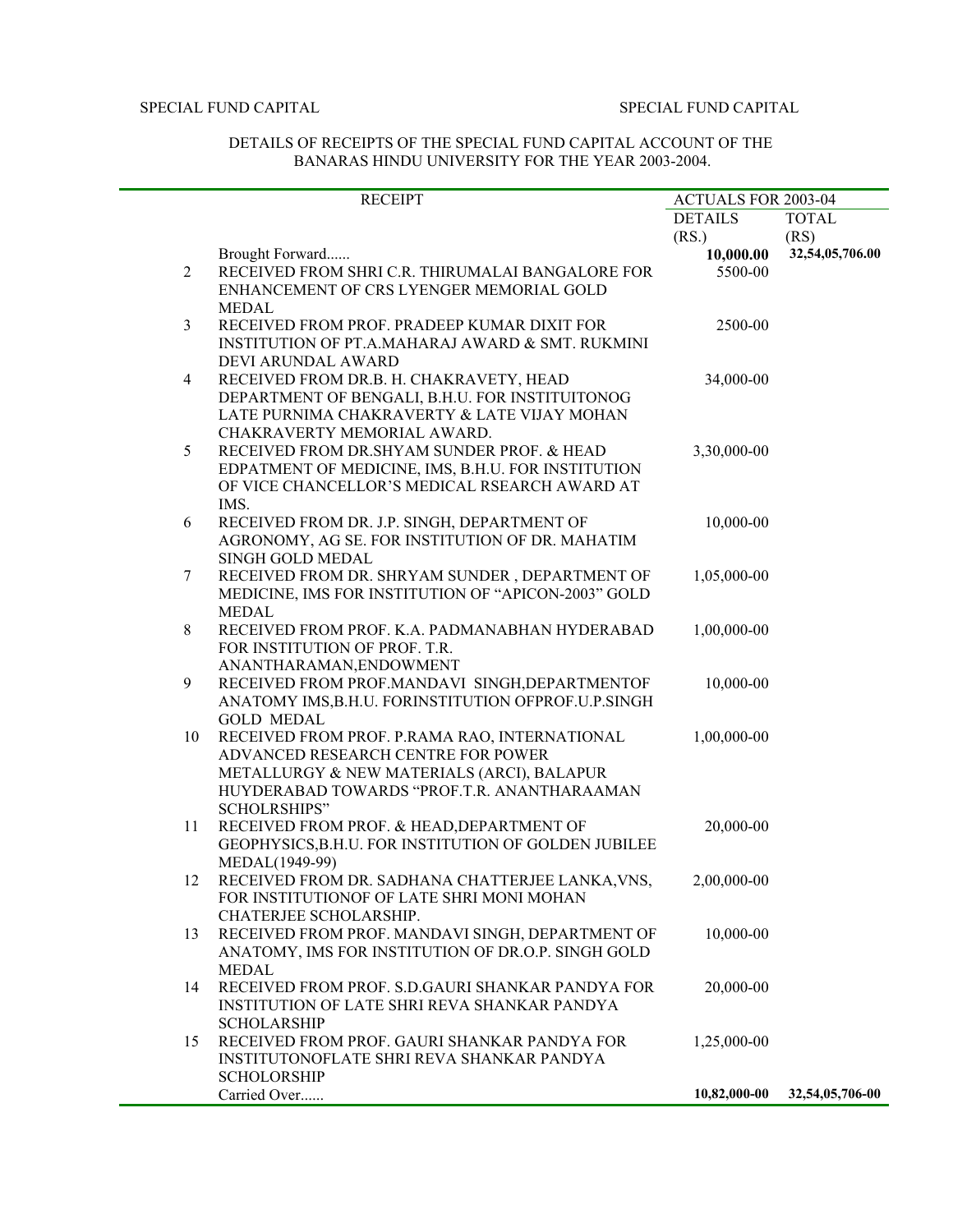|              |                                                      | <b>RECEIPT</b>                                                                                                                                                                 | ACTUALS FOR 2003-04                       |                                         |
|--------------|------------------------------------------------------|--------------------------------------------------------------------------------------------------------------------------------------------------------------------------------|-------------------------------------------|-----------------------------------------|
|              |                                                      | Brought Forward                                                                                                                                                                | <b>DETAILS</b><br>(RS)<br>$10,82,000$ -00 | <b>TOTAL</b><br>(RS)<br>32,54,05,706-00 |
|              | 16                                                   | RECEIVED FROM MRS. SADHANA VERMA W/O PROF. A.R.<br>VERMA, NEW DELHI THROUGH PROF. YASHWANT<br>SINGH, HEAD OF DEPTT. OF PHYSICS FOR INSTITUTION OF<br>DEVI RAMNI SCHOLARSHIP    | 1,05,000-00                               |                                         |
|              | 17                                                   | RECEIVED FROM PROF. N. BALAKRISHNAN, DEPTT. OF<br>MATHEMATICS & STATISTICS, MCMASTER UNIVERSITY<br>FOR INSTITUTION OF SOME AWARD/PRIZE FOR STUDENTS<br>OF DEPTT.OF STATISTICS. | 40,000-00                                 |                                         |
|              | 18                                                   | RECEIVED FROM DR.BAIJNATH PRASAD, BHELUPUR<br>VARANASI FOR INSTITUTION OF LATE SHARI PANINIVAS<br>JINDAL GOLD MEDAL                                                            | 21,000-00                                 |                                         |
|              |                                                      | TOTAL: SCHOLARSHIP PRIZE & MADAL                                                                                                                                               |                                           | 12,48,000-00                            |
| 3            | $\mathbf{1}$                                         | <b>FOR GENERAL PURPOSES:-</b><br>RECEIVED FROM SHRI PINAKI BOSE JAMSAHEDPUR<br>JHARAKAHAND A STUDENT OF M.SC.(ZOOLOGY)                                                         | 100-00                                    |                                         |
|              | $\overline{2}$                                       | RECEIVED FROM PT. RAM KRISHNA CHARAN SHASHI P.O.<br>SERSE. VILL-SERSE .DISTT.-MATHURA REFINERY<br>MATHURA FOR SECRED MAEMORY OF SMT.PANNA DEVI                                 | 500-00                                    |                                         |
|              | $\mathfrak{Z}$                                       | RECIVED FROM MR. REBERT STUCKELMAN, ENCINOCA<br>9/436-4154, USA TO WARDS DONATION FOR GENERAL<br><b>PURPOSES</b>                                                               | 36,155-00                                 |                                         |
|              | $\overline{4}$                                       | RECEIVED FROM DR.S.K. DUBEY, LECTURER IN<br>BOTANY, B.H.U. TOWARDS GENERAL DEVDELOPMENT OF<br><b>UNIVERSITY</b>                                                                | 8,000-00                                  |                                         |
|              |                                                      | <b>TOTAL:-FOR GENERAL PURPOSE</b>                                                                                                                                              |                                           | 44,755-00                               |
| 4<br>1       | <b>CAPITAL RECEIPT :-</b><br>OTHER CAPITAL RECEIPT:- |                                                                                                                                                                                |                                           |                                         |
|              | 1                                                    | REPAIR, RENOVAION & UP GARADATION OF OLD &<br>HERITAGE BUILDING                                                                                                                | 3,3097-00                                 |                                         |
|              | 2                                                    | DONATION FOR BOOK LOAN LIBRARY LAW SCHOOL<br>TOTAL: OTHER CAPITAL RECEIPT                                                                                                      | 2,3452-00                                 | 56549-00                                |
| 5.<br>1<br>2 |                                                      | M. M. FUND:<br>WITHDRAWAL OF FIXED DEPOSIT SAIL NEW DELHI<br><b>INTEREST ON M.M. FUND</b><br>TOTAL:-M.M. FUND                                                                  | 50,000-00<br>3,790-00                     | 53,790-00                               |
|              | Carried over                                         |                                                                                                                                                                                |                                           | 32,68,08,800-00                         |

# DETAILS OF RECEIPTS OF THE SPECIAL FUND CAPITAL ACCOUNT OF THE BANARAS HINDU UNIVERSITY FOR THE YEAR 2003-2004.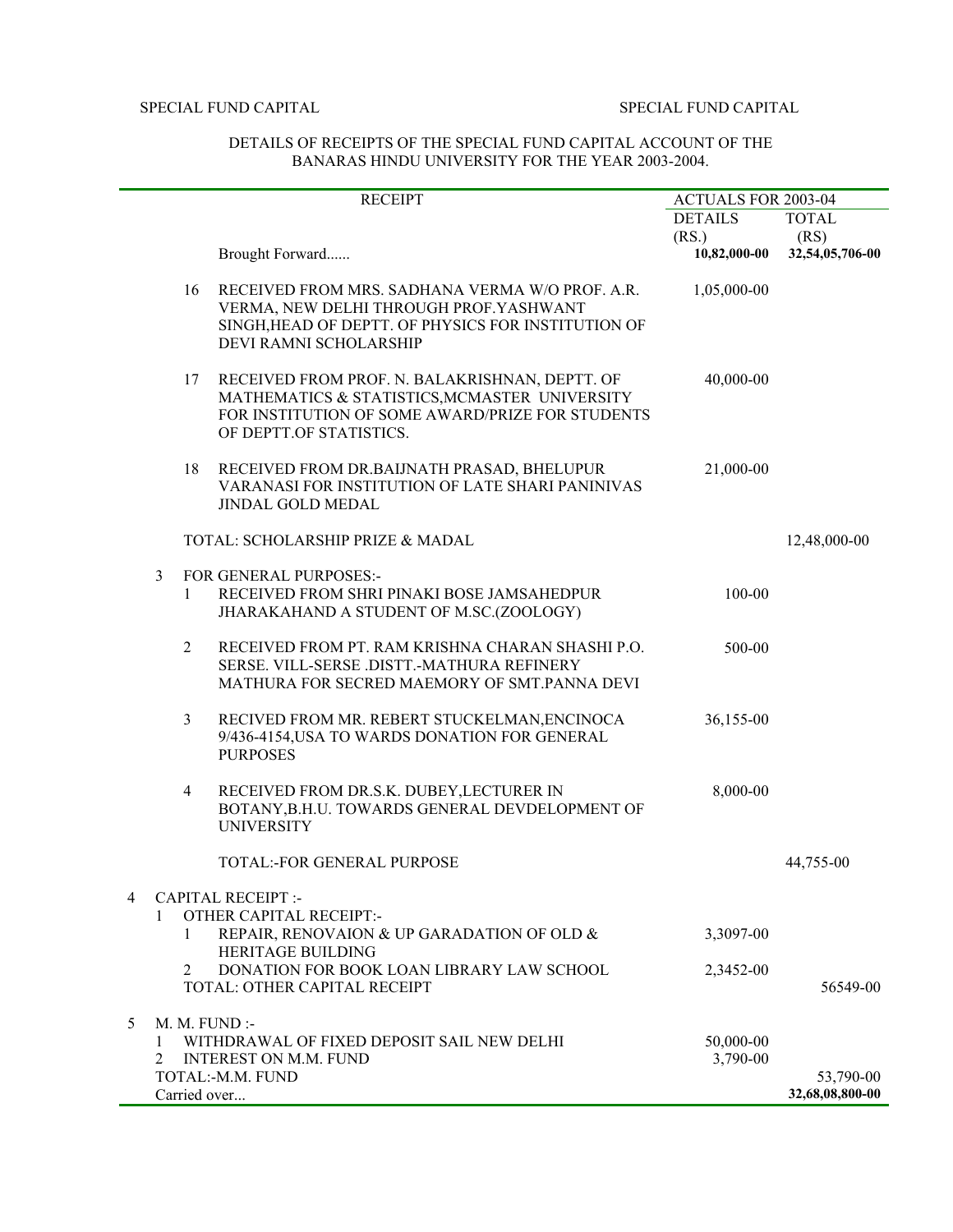## DETAILS OF PAYMENTS OF THE SPECIAL FUND CAPITAL ACCOUNT OF THE BANARAS HINDU UNIVERSITY FOR THE YEAR 2003-2004.

|    |                | <b>PAYMENTS</b>                                      | <b>ACTUALS FOR YEAR'S 2003-04</b> |                    |
|----|----------------|------------------------------------------------------|-----------------------------------|--------------------|
|    |                |                                                      | DETAILS (RS)                      | TOTAL (RS)         |
|    |                | <b>Brought Forward</b>                               | 2,03,12,000-00                    | 34, 17, 77, 903-00 |
|    | 8              | MADAN MOHANCENTENERY CELEBERATION FUND               | 5,000-00                          |                    |
|    | 9              | TEMPLE MAINTENANCE FUND                              | 10,000-00                         |                    |
|    | 10             | <b>INTEREST COLLEGE DAY FUND</b>                     | 83,500-00                         |                    |
|    | 11             | <b>B.H.U. PUBLICATION FUND</b>                       | 25,000-00                         |                    |
|    | 12             | PHYSICAL CULTURE FUND                                | 2,25,000-00                       |                    |
|    | 13             | <b>COMMON ROOM FUND</b>                              | 50,000-00                         |                    |
|    | 14             | BANKE LAL MOONGA LAL DONATION                        | 3500-00                           |                    |
|    | 15             | SMT. SARDAR KUNWAR BAI DONATION                      | 10,000-00                         |                    |
|    | 16             | INTEREST ON BIKANER DONATION FOR HOSTEL              | 15000-00                          |                    |
|    | 17             | PT. GOVIND MALVIYA DONATION                          | 10,000-00                         |                    |
|    | 18             | DEVELOPMENT RESERVE FUND                             | 6200-00                           |                    |
|    | 19             | <b>LIBRARY BOOKS FUND</b>                            | 1300-00                           |                    |
|    | 20             | MISCELLANOEOUS RESERVE FUND                          | 5500-00                           |                    |
|    | 21             | AYURVEDIC PHARMACY                                   | 8100-00                           |                    |
|    | 22             | MAHARAJA OF KOTA FOR MALVIYA STATUE FUND             | 2000-00                           |                    |
|    | 23             | S.S. HOSPITAL PATIENT & STAFF WELFARE FUND           | 1200-00                           |                    |
|    | 24             | INTEREST ON DONATION OF MAHARAJA OF BIKANER FOR      | 14000-00                          |                    |
|    |                | <b>TEMPLE GARDEN</b>                                 |                                   |                    |
|    | 25             | STUDENTS WELFARE FUND                                | 10,000-00                         |                    |
|    |                | TOTAL: INVESTMENT WITH STATE BANK OF INDIA, SHOPPING |                                   | 2,08,09,000-00     |
|    |                | CENTRE, B.H.U., VNS                                  |                                   |                    |
| 10 |                | INVESTMENT WITHSTATE BANK OF INDIA, B.H.U.           |                                   |                    |
|    | $\mathbf{1}$   | ADHOC INVESTMENT                                     | 5,60,00,000-00                    |                    |
|    | $\overline{2}$ | INCOME FROM SHRI VISHWANATH TEMPLE FOR TEMPLE        | 5,00,000-00                       |                    |
|    |                | <b>MAINTENANCE FUND</b>                              |                                   |                    |
|    | 3              | PROJECT OVER HEAD                                    | 30,00,000-00                      |                    |
|    | $\overline{4}$ | SCHOLARSHIPS PRIZE & MEDALS                          | 6,25,645-00                       |                    |
|    | 5              | MMV GOLDEN JUBLIEE BUILDING DEVELOPMENT FUND         | 105-00                            |                    |
|    | 6              | PROF. S.M. MARWAH AWARD IN GERANTOLOGY FOR RESEARCH  | 1,00,000-00                       |                    |
|    |                | <b>WORK</b>                                          |                                   |                    |
|    | 7              | LECTURE FUND:                                        |                                   |                    |
|    | $\mathbf{1}$   | PROF.V.RAI MEMORIAL LECTURE FUND                     | 40,000-00                         |                    |
|    | $\overline{2}$ | PROF. V.V.NARLIKWIS BIRTHDAY COMMENCERATION          | 19,000-00                         |                    |
|    |                | <b>LECTURE FUND</b>                                  |                                   |                    |
|    |                | TOTAL : INVESTMENT WITH STATE BANK OF INDIA, B.H.U.  |                                   | 6,02,84,750-00     |
| 11 |                | INVESTMENT WITH UNIT TRUST OF INDIA , VNS            |                                   |                    |
|    | 1              | SCHOLARSHIPS PRIZE & MEDALS                          | 2,00,000-00                       |                    |
|    | $\overline{2}$ | <b>ANNADAN SCHEME</b>                                | 40,000-00                         |                    |
|    | $\mathfrak{Z}$ | <b>GROUP INSURANCE SCHEME</b>                        | 83, 87, 400-00                    |                    |
|    | $\overline{4}$ | ADHOC INVESTMENT                                     | 500,00,000-00                     |                    |
|    |                | TOTAL: INVESTMENT WITH UNIT TRUST OF INDIA, VNS.     |                                   | 58,62,7400-00      |
|    |                | Carried Over                                         |                                   | 48,14,99,053.00    |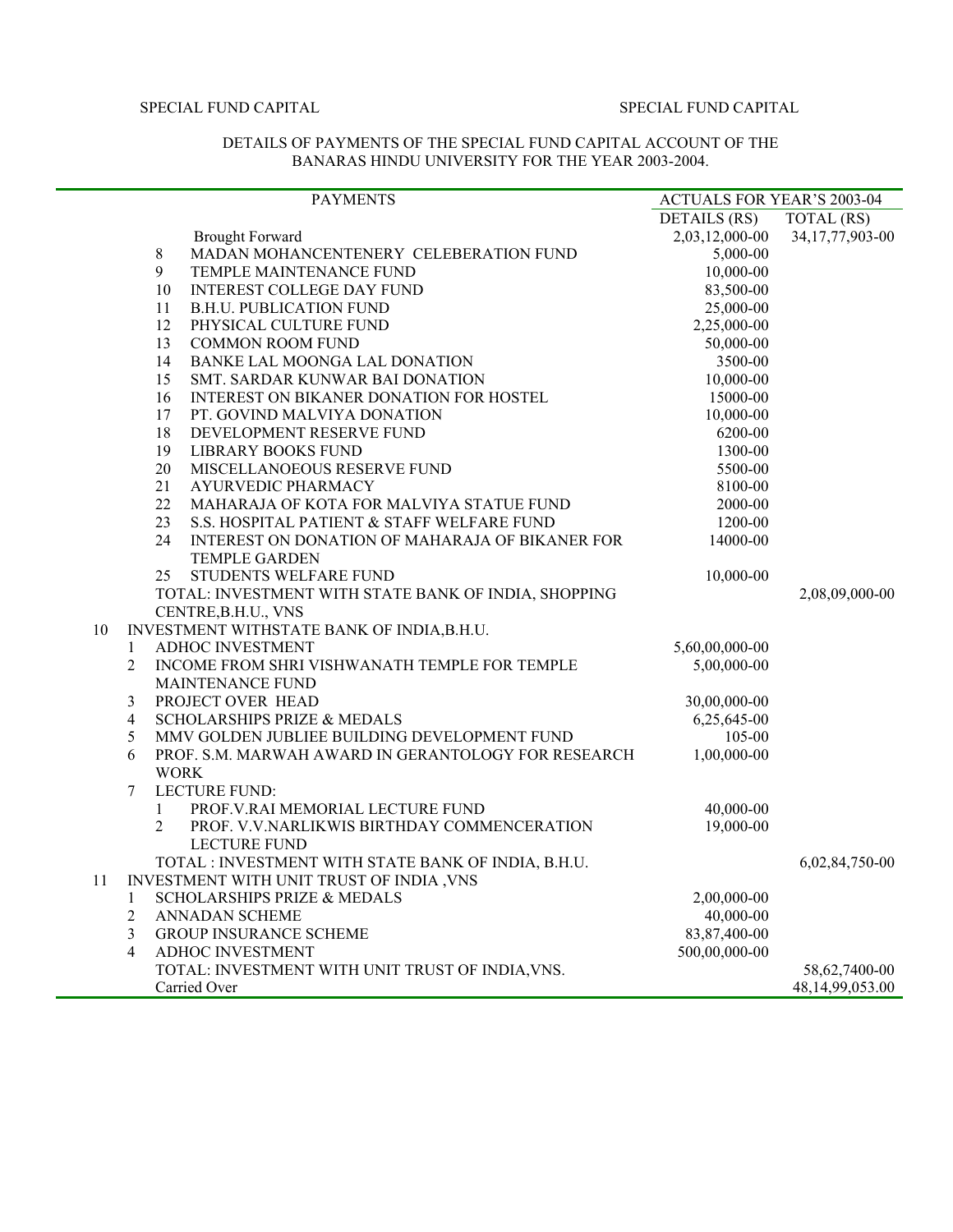### DETAILS OF PAYMENTS OF THE SPECIAL FUND CAPITAL ACCOUNT OF THE BANARAS HINDU UNIVERSITY FOR THE YEAR 2003-2004.

|                                |                | <b>PAYMENTS</b>                                      | <b>ACTUALS FOR YEAR'S 2003-04</b> |                    |
|--------------------------------|----------------|------------------------------------------------------|-----------------------------------|--------------------|
|                                |                |                                                      | DETAILS (RS)                      | TOTAL (RS)         |
|                                |                | Brought Forward                                      |                                   | 48,14,99,053.00    |
| 12                             |                | INVESTMENT WITH INDUSTRIAL DEVELOPMENT BANK OF INDIA |                                   |                    |
|                                |                | LTD. VARANASI<br>SCHOLARSHIPS PRIZE & MEDAL          | 2,64,0500-00                      |                    |
| $\mathbf{1}$<br>$\overline{2}$ |                | <b>CHAIR FUND:-</b>                                  |                                   |                    |
|                                | $\mathbf{1}$   | GOVT.OF KARNATAKA FOR CHAIR OF KANAD STUDIES         | 2,55,000-00                       |                    |
|                                | 2              | H.H. KASHIVASHI ARUL NANDY FOR SAIVA SIDDHANT        | 69,700-00                         |                    |
|                                |                | <b>CHAIR</b>                                         |                                   |                    |
|                                | $\mathfrak{Z}$ | JODHPUR IRVIN CHAIR FOR AGRICULTURE COLLEGE          | 86,88,00-00                       |                    |
|                                | $\overline{4}$ | J.K. BIRLA CHAIR                                     | 6100-00                           |                    |
|                                | 5              | <b>SWETAMBER JAIN CHAIR</b>                          | 90,000-00                         |                    |
|                                | 6              | RAJA JWALA PRASAD CHAIR                              | 16,000-00                         |                    |
|                                | $\tau$         | RAJA DHANRAJ GIRI CHAIR                              | 62,000-00                         |                    |
|                                | 8              | RAJA MANINDRA CHAND NAND CHAIR                       | 79,000-00                         |                    |
|                                | 9              | SIR SAYAJI RAO CHAIR                                 | 95,000-00                         |                    |
|                                | 10             | RAM CHANDRE BHANJ DEO CHAIR                          | 120,000-00                        |                    |
|                                | 11             | <b>TAMIL CHAIR</b>                                   | 9,00,000-00                       |                    |
|                                | 12             | RAJA MOTICHAND CHAIR                                 | 1,00,000-00                       |                    |
|                                | 13             | <b>GURU NANAK CHAIR</b>                              | 76,000-00                         |                    |
|                                | 14             | <b>CHAIR FOR RAVINDRA STUDIES</b>                    | 60,000-00                         |                    |
|                                | 15             | NIZAM CHAIR OF INDIAN CULTURE                        | 6,400-00                          |                    |
|                                | 16             | SETH MOTILAL MANIK CHAND FELLOWSHIP                  | 19,000-00                         |                    |
|                                | 17             | HOLKER VISITING PROFESSERSHIP                        | 10,000-00                         |                    |
|                                | 18             | DHARBJANGA CHAIR 'R' A/C ENDOWMENT FOR GENERAL       | 2,000-00                          |                    |
|                                |                | <b>PURPOSES</b>                                      |                                   |                    |
| $\mathfrak{Z}$                 |                | OTHER ENDOWMENT SPECIAL FUND:-                       |                                   |                    |
|                                | 1              | SETH GAURI SHANKAR GOANKA FUND FOR GOWSHALA          | 35,1000-00                        |                    |
|                                | 2              | R.B. BRIJLAL BHATIA FUND FOR WATER PROLLING LABRICS  | 57,700-00                         |                    |
|                                | 3              | MAHARAJA OF BIKANER DONATION FOR HOSTEL              | 33,000-00                         |                    |
|                                | 4              | MAHARAJA OF BIKANER DONATION FOR TEMPLE GARDEN.      | 29,000-00                         |                    |
|                                | 5              | J.P. PRIMARY EDUCTION FUND FOR VILLAGE.              | 46,500-00                         |                    |
|                                | 6              | DONATION FROM SHRI KUBERNATH SHUKUL FOR MASAVIR      | 11600-00                          |                    |
|                                |                | <b>GALLARY IN B.K.B.</b>                             |                                   |                    |
|                                | 7              | SHRIMAD BHAGWAT GEETA FUND                           | 40,000-00                         |                    |
|                                | 8              | ARTIFICIAL SILK MANUFAFTURING FUND                   | 1,000-00                          |                    |
|                                | 9              | B.H.U. SCHOOL OF COMMERCE ENDOWMENT FUND             | 29,000-00                         |                    |
|                                | 10             | DHARBHANGA ENDOWENT FUND 'R' A/C FOR GENERAL         | 13,200-00                         |                    |
|                                |                | <b>PURPOSES</b>                                      |                                   |                    |
|                                | 11             | ENDOWMENT RESEARCH IN CANCER UNIT OUT OF             | 1,00,000-00                       |                    |
|                                |                | DONATION FROM SHRI SUNIL DUTT EX.M.P.                |                                   |                    |
|                                | 12             | <b>GEETA SAMITI FUND</b>                             | 69,000-00                         |                    |
| $\overline{4}$                 |                | OTHER MISCELLANEOUS FUND:-                           |                                   |                    |
|                                | 1              | COL. BABA JEEVAN SINGH MEMORIAL LECTURE FUND         | 15,000-00                         |                    |
|                                | $\overline{2}$ | PT.M.M. MALVIYA LECTURE IN SAIVA SIDDHART            | 7,100-00                          |                    |
|                                |                | Carried Over                                         | 62,77,700-00                      | 48, 14, 99, 053-00 |